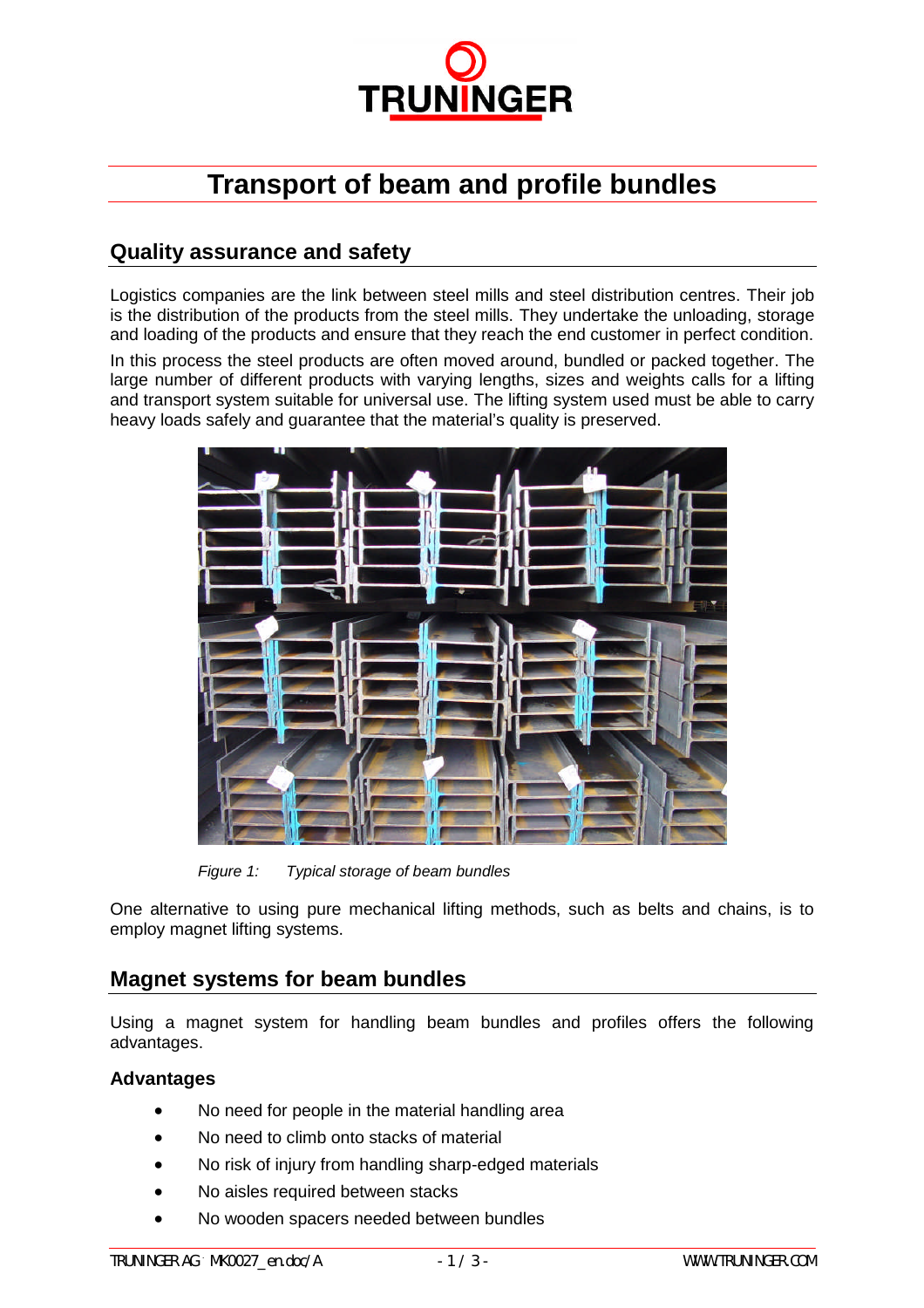![](_page_1_Picture_0.jpeg)

- Easy operation of the system via cabin or remote control
- No operating assistants required

#### **Your benefits**

- Fewer accidents and increased safety
- More compact storage
- Faster handling speed
- Lower personnel costs
- More attractive workplace

![](_page_1_Picture_9.jpeg)

*Figure 2: Magnetic transport of H-shape beam bundles*

## **Beam bundles up to 24m long**

TRUNINGER designs and builds special magnet lifting systems for handling all standard length beam and profile bundles.

- The design of the magnet spreader beams is adapted to the lengths of the material and the nature of the bundles. Solutions used here include fixed spreader beams with travelling magnets, two independent spreader beams (see figure 3) and, quite frequently, an active telescope (see figure 2).
- The magnet control system enables the magnets to be moved automatically and thus to be positioned correctly to suit different material lengths. This minimises any load sag and guarantees safe material transport.
- Magnets that can be slewed or moved to the side to adapt to different bundle widths.
- Automatic quick change between magnets for bundle and single beam transport
- Specially developed magnets with a deep magnetic field guarantee safe transport of the beam bundles and relieve the strain on the steel strapping.
- The magnets are fitted with variable contour poles that can adapt to the different shapes of the items being carried (see figure 4).